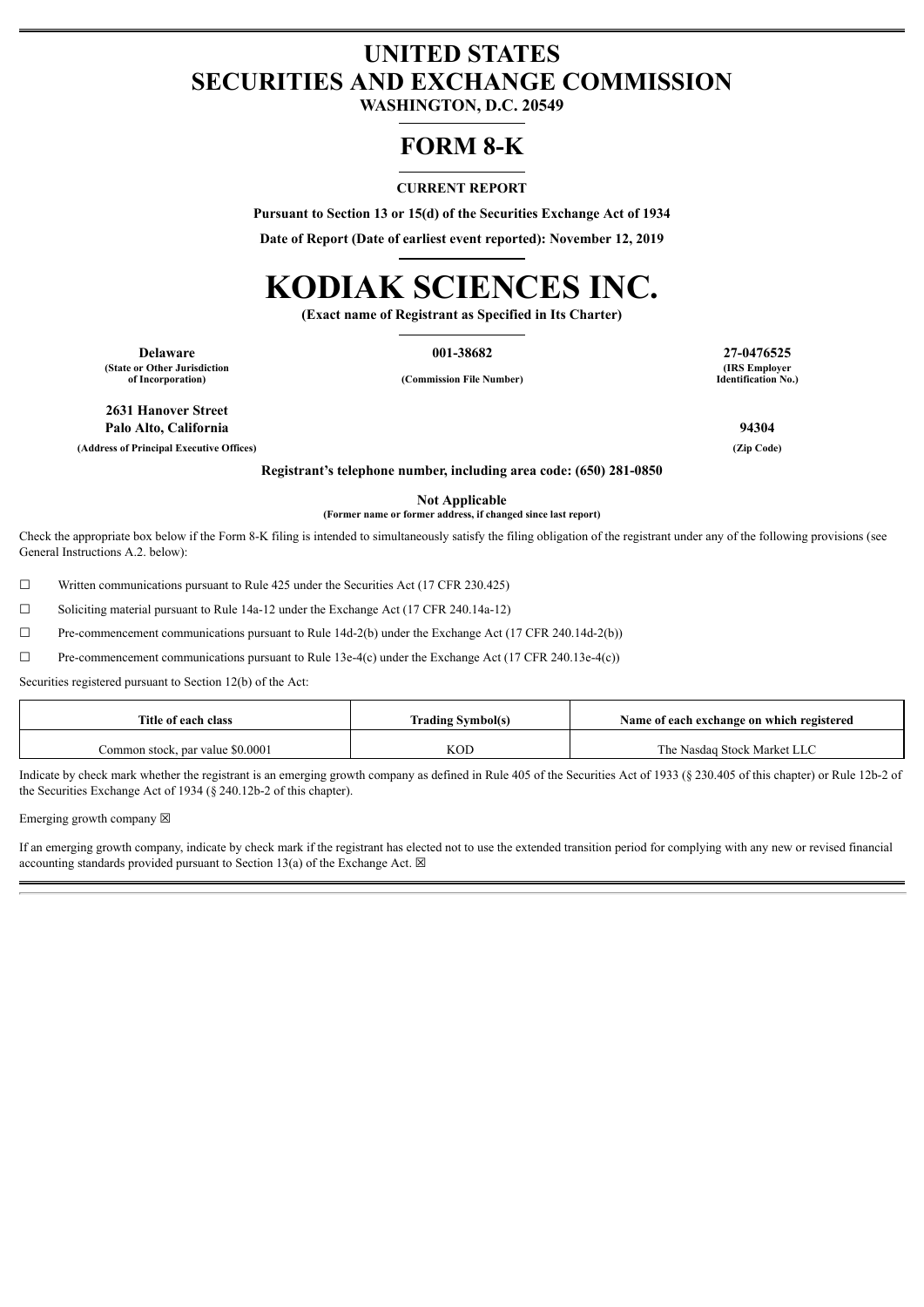# **Item 2.02 Results of Operations and Financial Condition**

On November 12, 2019, Kodiak Sciences Inc. (the "Company") issued a press release announcing the Company's financial results for the quarter ended September 30, 2019. A copy of the Company's press release is attached hereto as Exhibit 99.1. The information in this Form 8-K and the attached exhibit are furnished to, but not filed with, the Securities and Exchange Commission.

# **Item 9.01 Financial Statements and Exhibits**

(d) Exhibits.

Pursuant to the rules and regulations of the Securities and Exchange Commission, the attached exhibit is deemed to have been furnished to, but not filed with, the Securities and Exchange Commission:

| Exhibit       |                                                                             |
|---------------|-----------------------------------------------------------------------------|
| <b>Number</b> | Description                                                                 |
| 99.1          | <u>Press Release issued by Kodiak Sciences Inc. dated November 12, 2019</u> |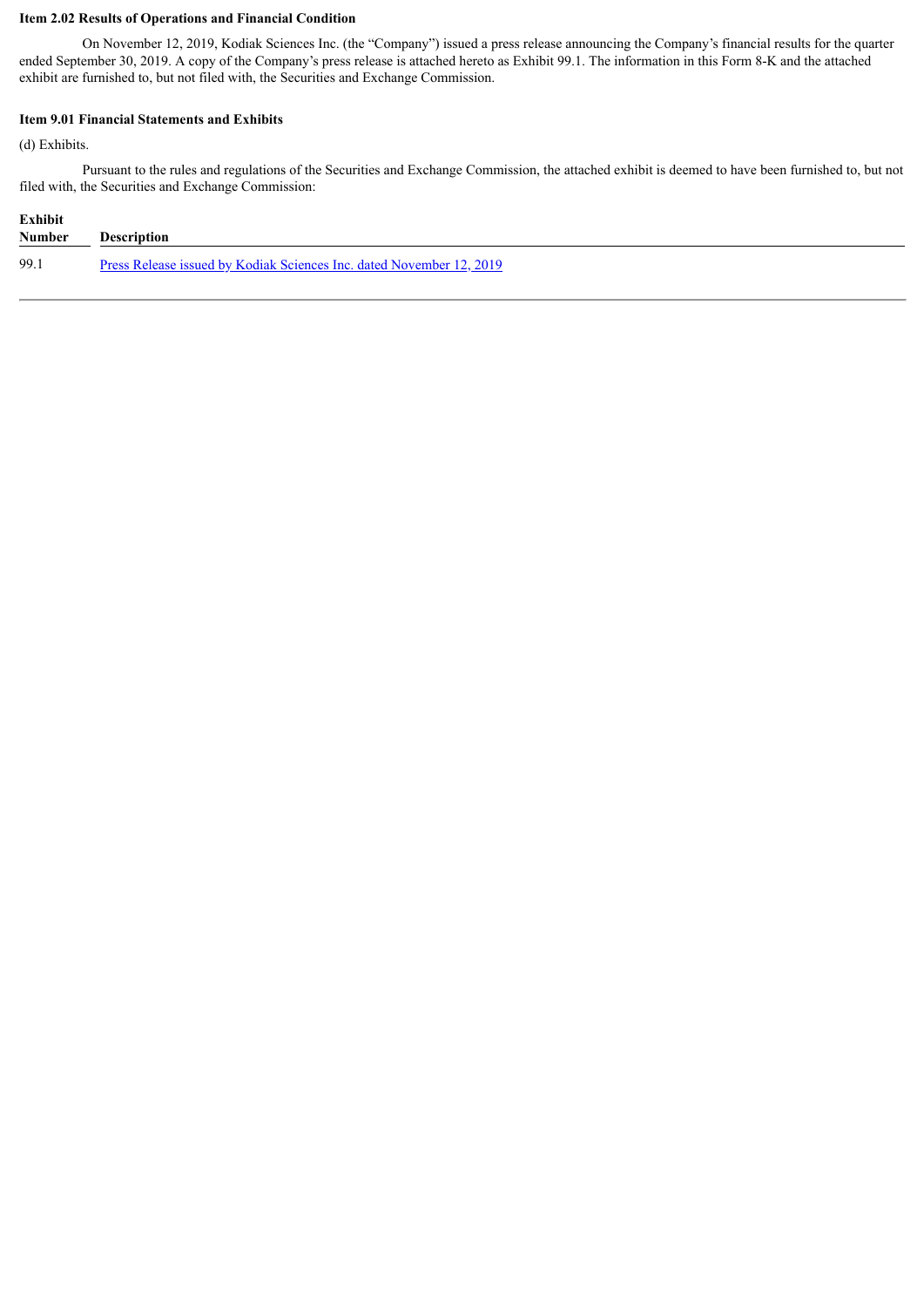# **SIGNATURES**

Pursuant to the requirements of the Securities Exchange Act of 1934, the registrant has duly caused this report to be signed on its behalf by the undersigned hereunto duly authorized.

KODIAK SCIENCES INC.

Date: November 12, 2019 By:

**Victor Perlroth, M.D. Chief Executive Officer**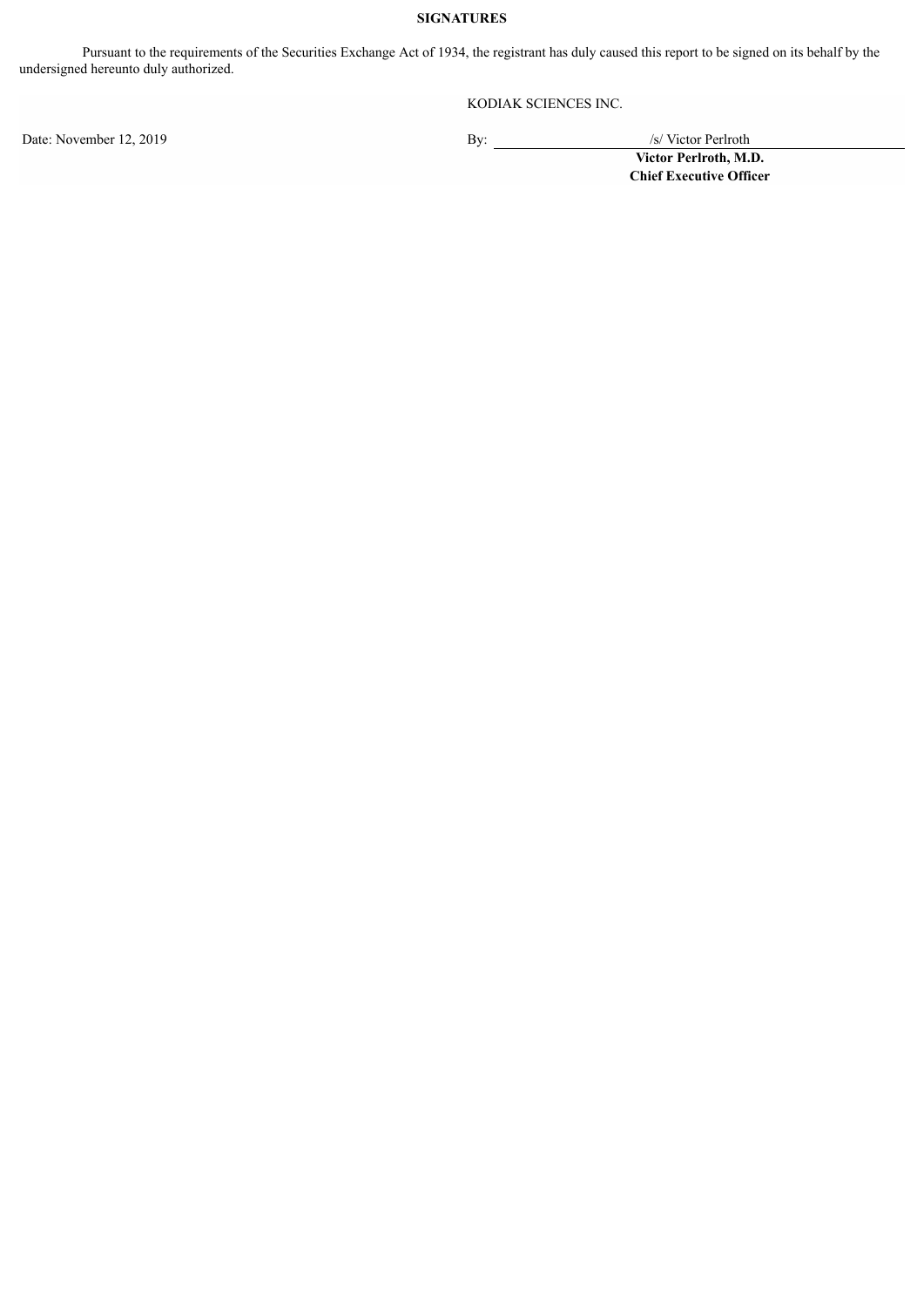## <span id="page-3-0"></span>**Kodiak Sciences Announces Third Quarter 2019 Financial Results and Recent Business Highlights**

PALO ALTO, Calif., Nov. 12, 2019 /PRNewswire/ -- Kodiak Sciences Inc. (Nasdaq: KOD), a clinical stage biopharmaceutical company specializing in novel therapeutics to treat chronic, high-prevalence retinal diseases, today reported business highlights and financial results for the third quarter ended September 30, 2019.

"During the third quarter and into the early fourth quarter, we presented promising safety, efficacy, and durability data from the clinical study of our novel anti-VEGF antibody biopolymer conjugate KSI-301 in retinal diseases and showed for the first time that it is possible for many patients to go for as long as four to six months before retreatment with an intravitreally-injected biologic," said Victor Perlroth, M.D., Chief Executive Officer of Kodiak Sciences. "KSI-301 continues to demonstrate a meaningfully differentiated durability profile across all the diseases under study: wet age-related macular degeneration (wet AMD), diabetic macular edema (DME), and retinal vein occlusion (RVO). We began enrollment in DAZZLE, our pivotal study of KSI-301 in patients with treatment-naïve wet AMD. We completed an End of Phase 2 meeting with FDA, where we confirmed that an approval for KSI-301 in wet AMD, DME, and RVO could potentially be achieved with a total of only four pivotal trials. This allows us to further accelerate the clinical development of KSI-301 and bring DME and diabetic retinopathy (DR) into our 2022 Vision. We look forward to discussing these recent business highlights and also reviewing the latest safety, efficacy, and durability data from our ongoing Phase 1b trial at today's teleconference.'

#### **Recent Business Highlights:**

- Initiated recruitment in our pivotal 'DAZZLE' clinical trial of KSI-301 in patients with treatment naïve wet AMD;
- Presented promising clinical safety, efficacy, and durability data from the ongoing Phase 1b study of KSI-301 at the American Academy of Ophthalmology Annual Meeting Retina Subspecialty Day;
- Announced an accelerated development and registration strategy for KSI-301;
- Completed a Type B (End of Phase 2 or EOP) meeting with the FDA where we discussed and agreed on:
	- The recommended clinical, non-clinical, and manufacturing activities to support the licensure of KSI-301, and
	- o The order and number of clinical studies required to support an initial Biologics License Application (BLA) in RVO and supplemental BLAs (sBLA) in wet AMD, DME, and DR; and
- Provided clarity on a capital efficient "2022 Vision" towards an initial FDA approval of KSI-301 in 2022 for RVO and supplemental BLA submissions in 2022 for wet AMD, DME and potentially DR without DME.

Based on the emerging clinical data as well as our productive EOP meeting with FDA, we are accelerating the clinical development of KSI-301, with the goal of demonstrating a meaningfully-differentiated durability profile in each of wet AMD, RVO, DME, and DR, as compared to currently-marketed medicines and those known to be in clinical development.

Additional details around the accelerated clinical development strategy for KSI-301, the FDA EOP meeting, and the latest clinical data from the ongoing Phase 1b study can also be found in the Company's third quarter 2019 Quarterly Report on Form 10-Q to be filed with the SEC on November 12, 2019.

#### **Conference Call and Webcast**

Kodiak will host a business highlights conference call and webcast today at 2:00 p.m. Pacific Time. The call may be accessed by dialing 786-789-4797 and providing the passcode 5902695. The live webcast with synchronized slides will be available on the "Investors & Media" section of Kodiak's website at http://ir.kodiak.com/ and will remain available for replay following the event.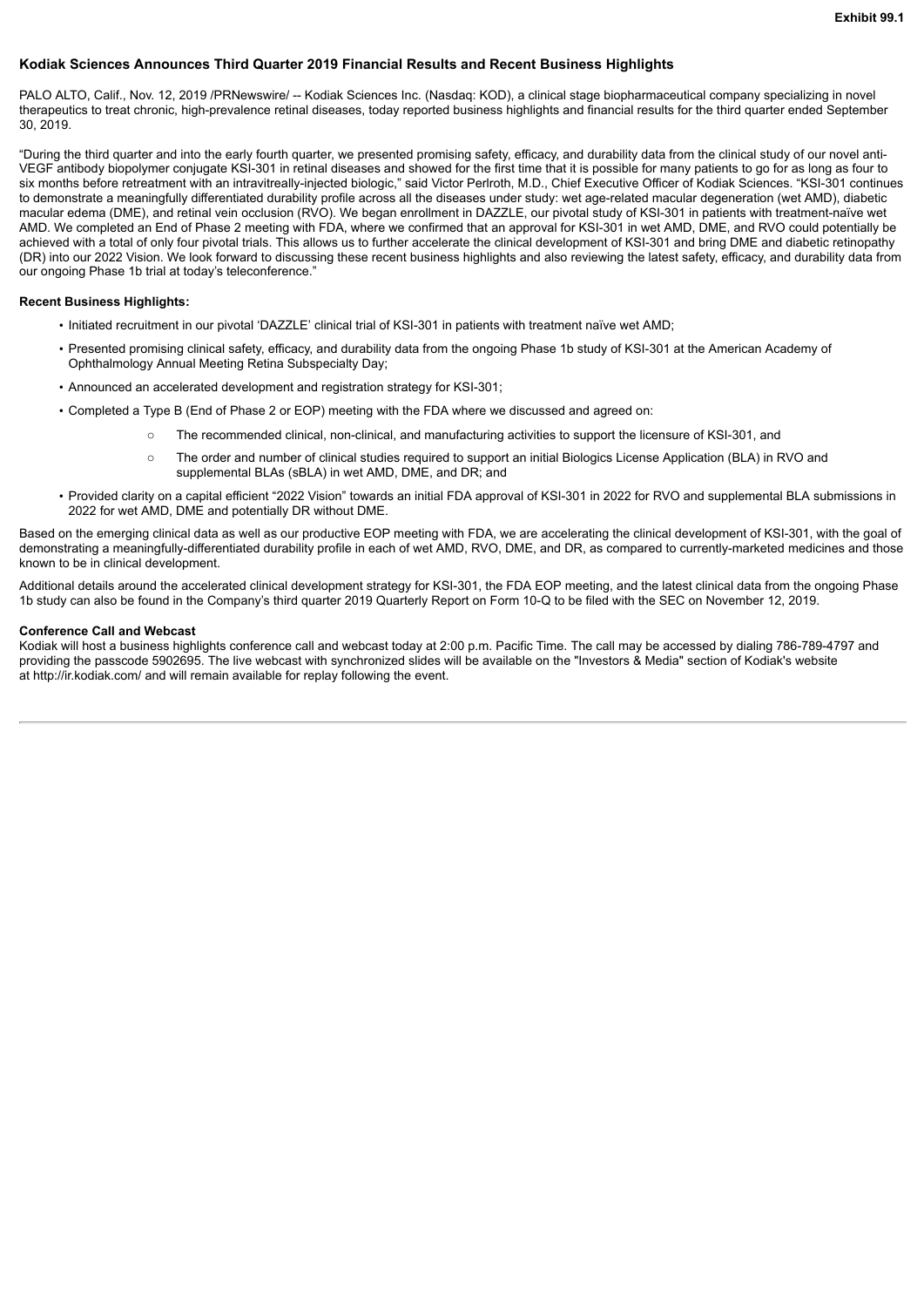#### **Third Quarter 2019 Financial Results and Financial Guidance**

# **Cash Position**

Kodiak ended the third quarter of 2019 with \$60.6 million of cash, cash equivalents and marketable securities. The Company expects that its existing cash, cash equivalents and marketable securities will be sufficient to fund its operations at least through the first half of 2020.

#### **Net Loss**

The net loss for the third quarter of 2019 was \$12.4 million, or \$0.33 per share on both a basic and diluted basis, as compared to a net loss of \$10.5 million, or \$1.33 per share on both a basic and diluted basis, for the third quarter of 2018.

#### **R&D Expenses**

Research and development (R&D) expenses were \$10.1 million for the third quarter of 2019, as compared to \$4.7 million for the third quarter of 2018.

#### **G&A Expenses**

General and administrative (G&A) expenses were \$2.6 million for the third quarter of 2019, as compared to \$1.7 million for the third quarter of 2018.

#### **About KSI-301**

KSI-301 is an investigational therapy built on Kodiak's proprietary Antibody Biopolymer Conjugate (ABC) Platform and is designed to maintain potent and effective drug levels in ocular tissues for longer than existing agents. Kodiak's objective with KSI-301 is to develop a new first-line agent to improve outcomes for patients with retinal vascular diseases and to enable earlier treatment and prevention of vision loss for patients with diabetic eye disease. KSI-301 is being developed and is fully owned globally by Kodiak.

## **About the DAZZLE Study**

The DAZZLE study (also called Study KSI-CL-102) is a global, multi-center, randomized study designed to evaluate the safety and efficacy of KSI-301 in patients with treatment-naïve wet AMD. Patients are randomized to receive either KSI-301 on an individualized dosing regimen as infrequently as every five months and no more often than every three months or to receive standard-care aflibercept on its every eight-week dosing regimen, each after three monthly initiating doses. The study is expected to enroll at least 368 patients worldwide. The primary endpoint is at one year and each patient will be treated and followed for two years. Additional information about DAZZLE can be found on www.clinicaltrials.gov under Trial Identifier NCT04049266 (https://clinicaltrials.gov/show/NCT04049266).

#### **About Kodiak Sciences Inc.**

Kodiak™ is a clinical stage biopharmaceutical company specializing in novel therapeutics to treat chronic, high-prevalence retinal diseases. We are focused on bringing new science to the design and manufacture of next generation retinal medicines to prevent and treat the leading causes of blindness globally. Our ABC Platform™ merges the fields of antibody-based and chemistry-based therapies and is at the core of Kodiak's discovery engine. Kodiak's lead product candidate, KSI-301, is a novel anti-VEGF antibody biopolymer conjugate being developed for the treatment of retinal vascular diseases including age-related macular degeneration and diabetic eye diseases. Kodiak has leveraged its ABC Platform to build a pipeline of product candidates in various stages of development including KSI-501, our bispecific anti-IL-6/VEGF biopolymer conjugate for the treatment of neovascular retinal diseases with an inflammatory component, and we are expanding our early research pipeline to include ABC Platform based triplet inhibitors for multifactorial retinal diseases such as dry AMD and the neurodegenerative aspects of glaucoma. Kodiak is based in Palo Alto, CA. For more information, visit www.kodiak.com.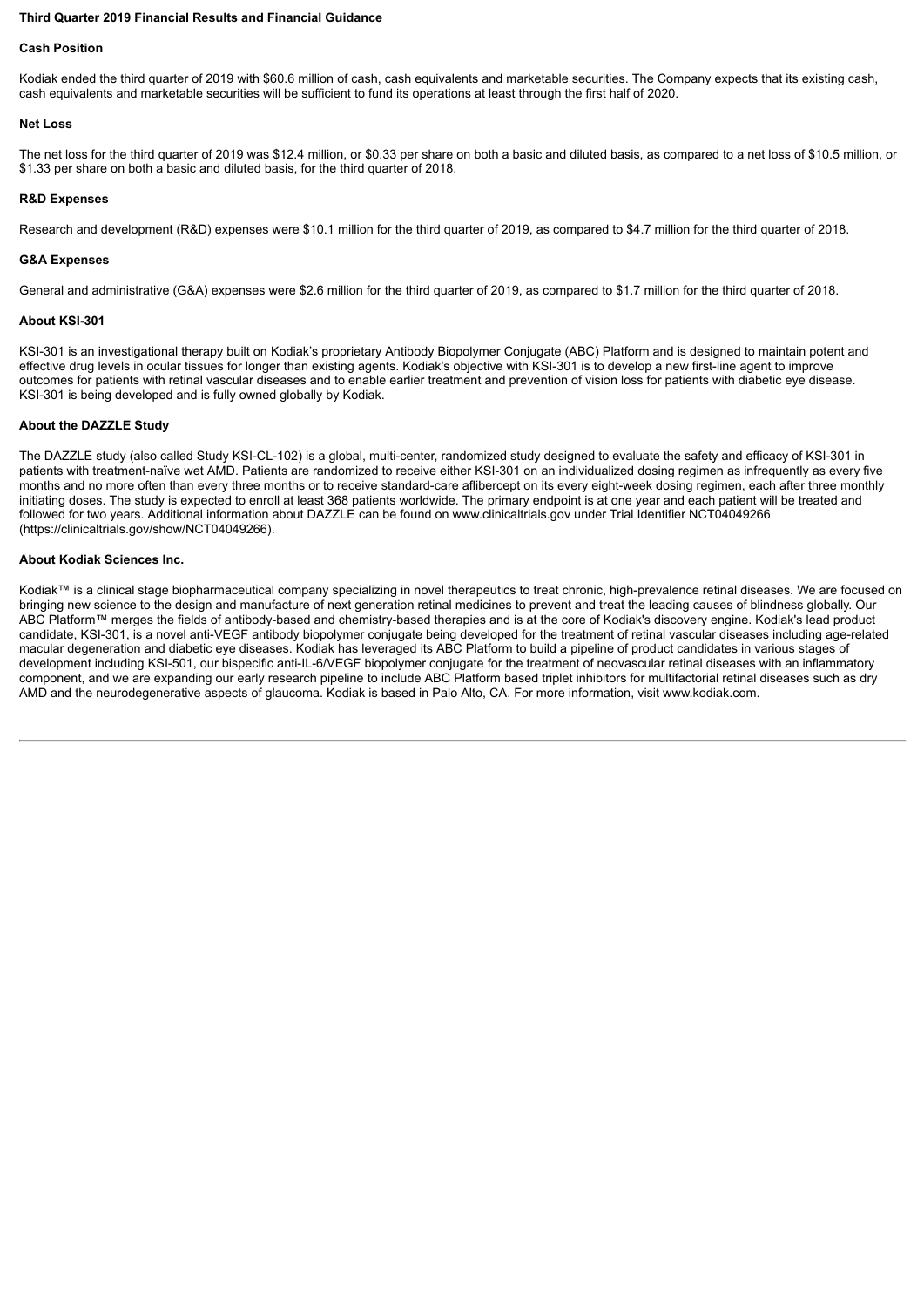#### **Forward-Looking Statements**

This release contains "forward-looking statements" within the meaning of Section 27A of the Securities Act of 1933, Section 21E of the Securities Exchange Act of 1934 and the Private Securities Litigation Reform Act of 1995. These forward-looking statements are not based on historical fact and include, but are not limited to, statements regarding our platform technology and potential therapies, future development plans including "2022 Vision," clinical and regulatory objectives and the timing thereof, anticipated design of planned clinical trials, including the order and number of clinical studies required to support a potential approval for KSI-301 in wet AMD, DME, RVO and DR, expectations regarding the potential efficacy and commercial potential of our product candidates, including KSI-301 and its ability to reduce treatment burden and improve vision outcomes, the anticipated presentation of data, the results of our research and development efforts, our ability to advance our product candidates into later stages of development and the sufficiency of our cash, cash equivalents and marketable securities. Forward-looking statements generally include statements that are predictive in nature and depend upon or refer to future events or conditions, and include words such as "may," "will," "should," "would," "expect," "plan," "believe," "intend," "pursue," and other similar expressions among others. Any forward-looking statements are based on management's current expectations of future events and are subject to a number of risks and uncertainties that could cause actual results to differ materially and adversely from those set forth in or implied by such forward-looking statements. These risks and uncertainties include, but are not limited to, the preliminary safety, efficacy and durability data for our KSI-301 product candidate from the Phase 1b study will not continue or persist; cessation or delay of any of the ongoing clinical studies and/or our development of KSI-301 may occur; future potential regulatory milestones of KSI-301, including those related to current and planned clinical studies may be insufficient to support regulatory submissions or approval; our research and development efforts and our ability to advance our product candidates into later stages of development may fail; any one or more of our product candidates may not be successfully developed, approved or commercialized; adverse conditions in the general domestic and global economic markets; as well as the other risks identified in our filings with the Securities and Exchange Commission. For a discussion of other risks and uncertainties, and other important factors, any of which could cause our actual results to differ from those contained in the forward-looking statements, see the section entitled "Risk Factors" in our most recent Form 10-Q, as well as discussions of potential risks, uncertainties, and other important factors in our subsequent filings with the Securities and Exchange Commission. These forward-looking statements speak only as of the date hereof and Kodiak undertakes no obligation to update forward-looking statements, and readers are cautioned not to place undue reliance on such forward-looking statements.

"Kodiak," "ABC Platform" and the Kodiak logo are registered trademarks or trademarks of Kodiak Sciences Inc. in various jurisdictions.